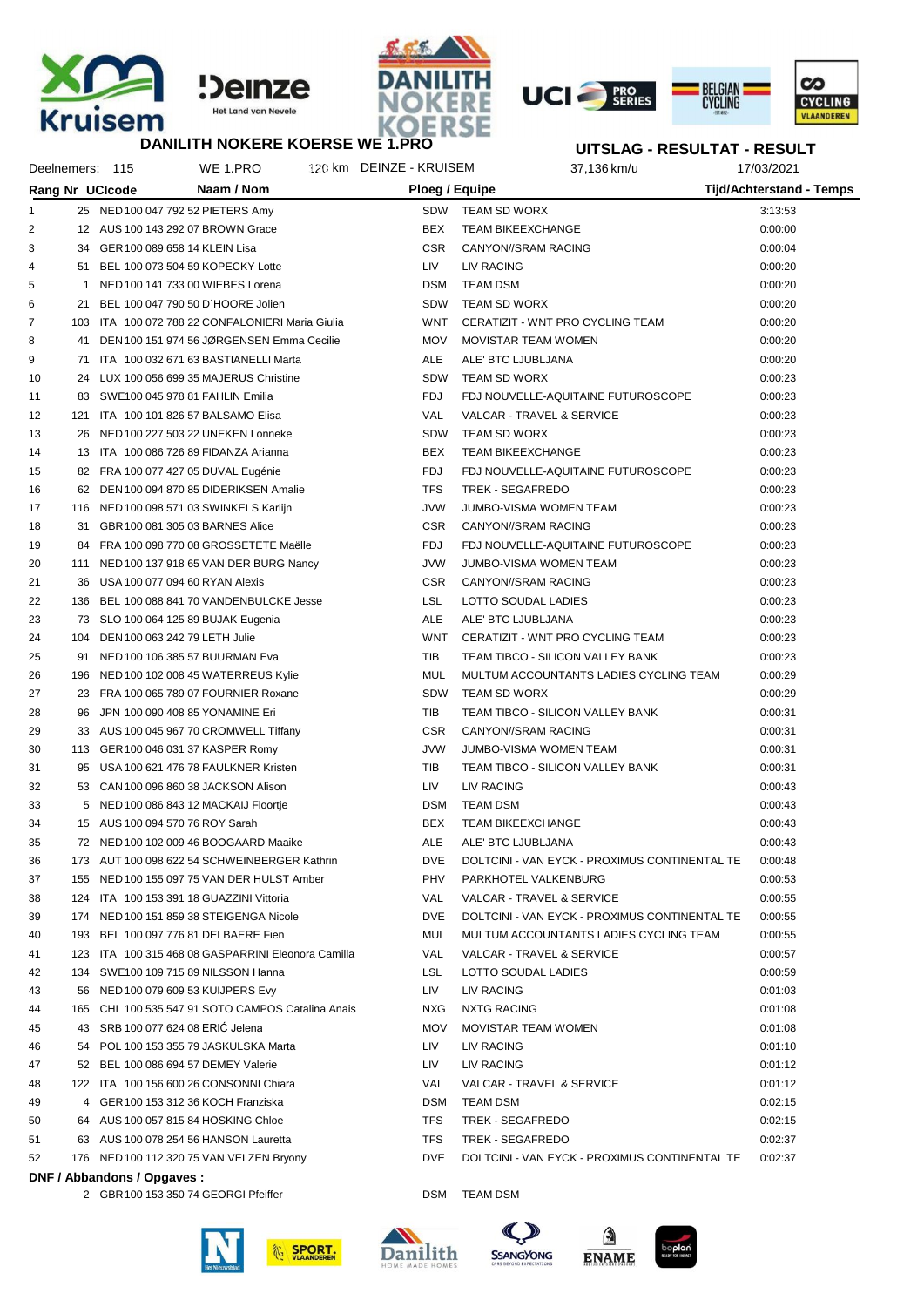







## **M**<br>DANILITH NOKERE KOERSE WE 1.PRO

|                 | <b>DANILITH NOKERE KOERSE WE 1.PRO</b>         |                         |                                               |             | UITSLAG - RESULTAT - RESULT |
|-----------------|------------------------------------------------|-------------------------|-----------------------------------------------|-------------|-----------------------------|
| Deelnemers: 115 | WE 1.PRO                                       | 120 km DEINZE - KRUISEM |                                               | 37,136 km/u | 17/03/2021                  |
| Rang Nr UCIcode | Naam / Nom                                     | Ploeg / Equipe          |                                               |             | Tijd/Achterstand - Temps    |
|                 | 3 CAN 100 064 564 43 KIRCHMANN Leah            | DSM                     | <b>TEAM DSM</b>                               |             |                             |
|                 | 6 NOR 100 110 475 73 ANDERSEN Susanne          | <b>DSM</b>              | TEAM DSM                                      |             |                             |
|                 | 11 AUS 100 072 274 90 ALLEN Jessica            | BEX                     | <b>TEAM BIKEEXCHANGE</b>                      |             |                             |
| 14              | GBR 100 153 314 38 ROBERTS Jessica             | BEX                     | <b>TEAM BIKEEXCHANGE</b>                      |             |                             |
|                 | 16 AUS 100 032 706 01 SPRATT Amanda            | BEX                     | <b>TEAM BIKEEXCHANGE</b>                      |             |                             |
|                 | 22 CAN 100 046 165 74 CANUEL Karol-Ann         | SDW                     | TEAM SD WORX                                  |             |                             |
|                 | 32 SUI 100 459 369 58 CHABBEY Elise            | CSR.                    | CANYON//SRAM RACING                           |             |                             |
| 35              | GER 100 438 423 64 LUDWIG Hannah               | CSR.                    | CANYON//SRAM RACING                           |             |                             |
| 42              | FRA 100 065 797 15 BIANNIC Aude                | <b>MOV</b>              | <b>MOVISTAR TEAM WOMEN</b>                    |             |                             |
| 44              | ESP 100 086 018 60 GONZALEZ BLANCO Alicia      | <b>MOV</b>              | MOVISTAR TEAM WOMEN                           |             |                             |
| 45              | ITA 100 058 863 65 GUARISCHI Barbara           | <b>MOV</b>              | MOVISTAR TEAM WOMEN                           |             |                             |
| 46              | ESP 100 086 515 72 GUTIERREZ RUIZ Sheyla       | <b>MOV</b>              | MOVISTAR TEAM WOMEN                           |             |                             |
| 61              | FRA 100 055 409 06 CORDON RAGOT Audrey         | <b>TFS</b>              | TREK - SEGAFREDO                              |             |                             |
| 65              | NED 100 228 375 21 VAN ANROOIJ Shirin          | TFS                     | TREK - SEGAFREDO                              |             |                             |
| 66              | GER 100 020 594 14 WORRACK Trixi               | <b>TFS</b>              | TREK - SEGAFREDO                              |             |                             |
| 74              | ITA 100 291 491 87 PATUELLI Alessia            | ALE                     | ALE' BTC LJUBLJANA                            |             |                             |
| 75              | SLO 100 078 592 06 PINTAR Urska                | ALE                     | ALE' BTC LJUBLJANA                            |             |                             |
| 81              | FRA 100 099 023 67 GUILMAN Victorie            | <b>FDJ</b>              | FDJ NOUVELLE-AQUITAINE FUTUROSCOPE            |             |                             |
| 85              | AUS 100 059 716 45 KITCHEN Lauren              | FDJ                     | FDJ NOUVELLE-AQUITAINE FUTUROSCOPE            |             |                             |
| 86              | FRA 100 234 905 52 WIEL Jade                   | FDJ                     | FDJ NOUVELLE-AQUITAINE FUTUROSCOPE            |             |                             |
| 93              | GER 100 543 957 62 ERATH Tanja                 | TIB                     | TEAM TIBCO - SILICON VALLEY BANK              |             |                             |
| 94              | NED 100 047 358 06 KESSLER Nina                | TIB                     | TEAM TIBCO - SILICON VALLEY BANK              |             |                             |
| 97              | GBR 100 524 973 90 DIXON Leah                  | TIB                     | TEAM TIBCO - SILICON VALLEY BANK              |             |                             |
| 101             | FRA 100 157 043 81 ASENCIO Laura               | WNT                     | CERATIZIT - WNT PRO CYCLING TEAM              |             |                             |
|                 | 102 GER 100 101 692 20 BRAUßE Franziska        | WNT                     | CERATIZIT - WNT PRO CYCLING TEAM              |             |                             |
|                 | 105 AUT 100 072 170 83 RIJKES Sarah            | WNT                     | CERATIZIT - WNT PRO CYCLING TEAM              |             |                             |
|                 | 106 GER 100 160 005 36 TEUTENBERG Lea Lin      | WNT                     | CERATIZIT - WNT PRO CYCLING TEAM              |             |                             |
|                 | 112 GBR 100 237 690 24 HENDERSON Anna          | JVW                     | JUMBO-VISMA WOMEN TEAM                        |             |                             |
|                 | 115 DEN 100 096 371 34 MATHIESEN Pernille      | JVW                     | JUMBO-VISMA WOMEN TEAM                        |             |                             |
|                 | 125 ITA 100 107 539 47 PERSICO Silvia          | VAL                     | VALCAR - TRAVEL & SERVICE                     |             |                             |
|                 | 126 FRA 100 894 243 81 VIGIE Margaux           | VAL                     | VALCAR - TRAVEL & SERVICE                     |             |                             |
| 131             | NED 100 137 751 92 BRAAM Danique               | LSL                     | LOTTO SOUDAL LADIES                           |             |                             |
|                 | 132 BEL 100 157 013 51 CASTRIQUE Alana         | LSL                     | LOTTO SOUDAL LADIES                           |             |                             |
|                 | 133 BEL 100 599 258 73 MEERTENS Lone           | LSL                     | LOTTO SOUDAL LADIES                           |             |                             |
|                 | 135 BEL 100 156 024 32 VANDER SANDE Elise      | LSL                     | LOTTO SOUDAL LADIES                           |             |                             |
|                 | 141 GBR 100 157 613 69 BENNETT Elizabeth       | DRP                     | DROPS-LE COL SUPPORTED BY TEMPUR              |             |                             |
|                 | 142 NOR 100 068 758 66 MOBERG Emilie           | DRP                     | DROPS-LE COL SUPPORTED BY TEMPUR              |             |                             |
|                 | 143 NOR 100 196 572 34 OLSEN Elise Marie       | DRP                     | DROPS-LE COL SUPPORTED BY TEMPUR              |             |                             |
|                 | 144 GER 100 364 826 90 SMEKAL Finja            | DRP                     | DROPS-LE COL SUPPORTED BY TEMPUR              |             |                             |
|                 | 145 GBR 100 239 253 35 TACEY April             | DRP                     | DROPS-LE COL SUPPORTED BY TEMPUR              |             |                             |
|                 | 146 GBR 100 864 867 96 TOWERS Alice            | DRP                     | DROPS-LE COL SUPPORTED BY TEMPUR              |             |                             |
|                 | 151 NED 100 227 721 46 BREDEWOLD Mischa        | PHV                     | PARKHOTEL VALKENBURG                          |             |                             |
|                 | 152 NED 100 160 318 58 MARKUS Femke            | PHV                     | PARKHOTEL VALKENBURG                          |             |                             |
|                 | 153 NED 100 155 100 78 RAAIJMAKERS Marit       | PHV                     | PARKHOTEL VALKENBURG                          |             |                             |
|                 | 161 NED 100 148 623 03 AMMERLAAN Rozemarijn    | NXG                     | NXTG RACING                                   |             |                             |
|                 | 162 NED 100 234 337 66 HOOLWERF Cathalijne     | NXG                     | NXTG RACING                                   |             |                             |
|                 | 163 SWE100 223 033 14 BORGSTROM Julia          | NXG                     | NXTG RACING                                   |             |                             |
|                 | 164 GBR 100 238 276 28 SHARPE Amelia           | NXG                     | NXTG RACING                                   |             |                             |
|                 | 166 GBR 100 110 339 34 WADSWORTH Emily         | <b>NXG</b>              | NXTG RACING                                   |             |                             |
|                 | 171 BEL 100 098 619 51 DOCX Mieke              | DVE                     | DOLTCINI - VAN EYCK - PROXIMUS CONTINENTAL TE |             |                             |
|                 | 172 AUT 100 098 623 55 SCHWEINBERGER Christina | DVE                     | DOLTCINI - VAN EYCK - PROXIMUS CONTINENTAL TE |             |                             |
|                 | 175 NED 100 148 486 60 DE GROOT Marieke        | DVE                     | DOLTCINI - VAN EYCK - PROXIMUS CONTINENTAL TE |             |                             |
|                 | 181 BEL 100 110 761 68 BEX Nathalie            | CCT                     | BINGOAL CASINO - CHEVALMEIRE                  |             |                             |
|                 | 182 NED 100 086 689 52 DE JONG Demi            | CCT                     | BINGOAL CASINO - CHEVALMEIRE                  |             |                             |









 $\bigcirc$